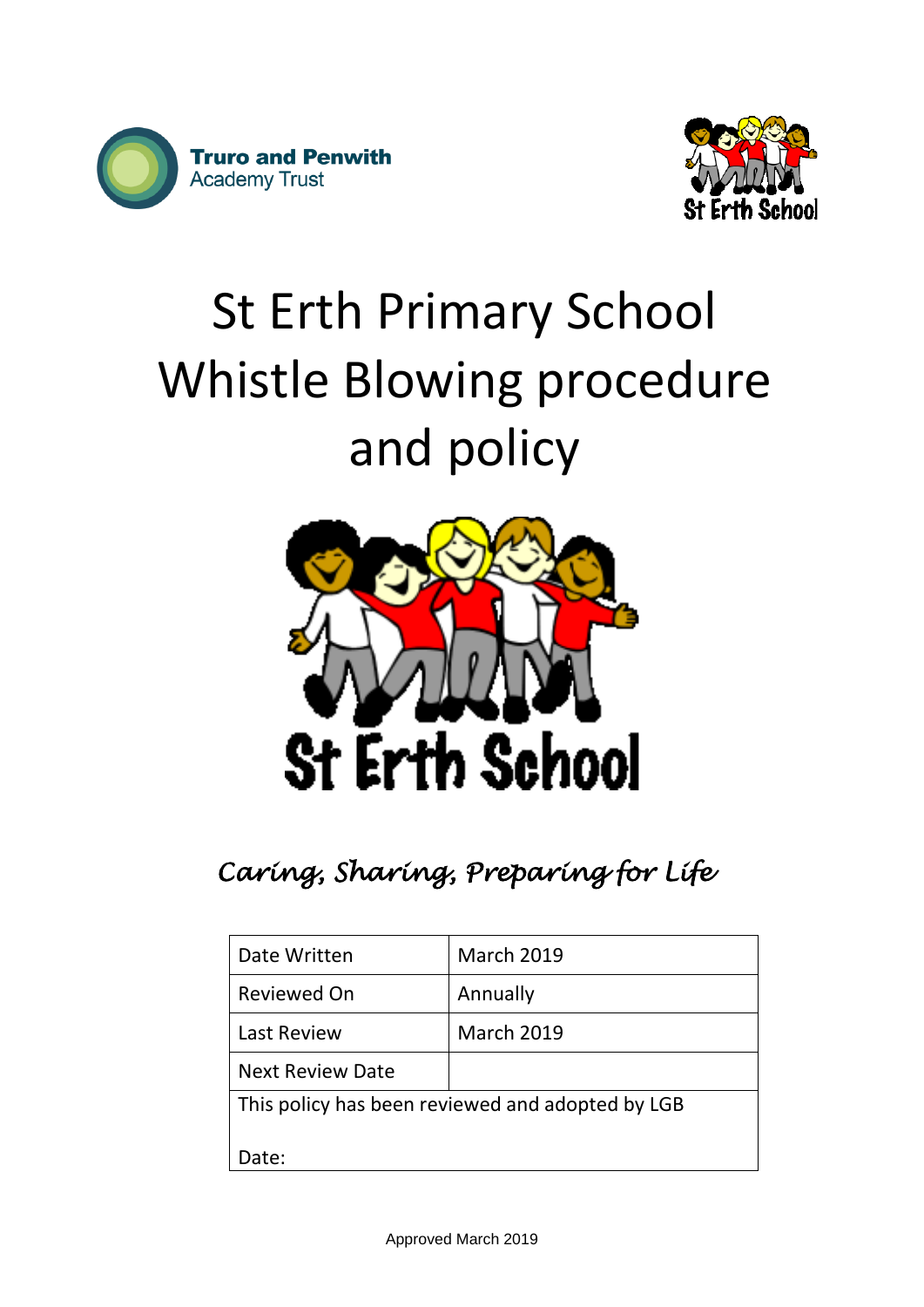

## **Whistle Blowing Policy & Procedure**

**The following policy applies to all Truro & Penwith Academy Schools:** 

**Alverton Primary School Berrycoombe Primary School Blackwater C.P. School Bodriggy Academy Cape Cornwall School Cardinham School Chacewater Primary School Gulval School Hayle Academy Kehelland Village School Kennall Vale School Lanivet Community Primary School Liskeard Hillfort School Mithian School Mousehole Primary School**

**Nancledra School Newlyn School Pendeen School Pensans C.P. School Perranporth C.P. School Roche C.P. School Sennen Primary School St Dennis Primary Academy St Erth School St Ives School St Just Primary School Threemilestone School Tywardreath School** 

**DATE APPROVED BY TPAT Board of Trustees: March 2019 DATE FOR REVIEW:**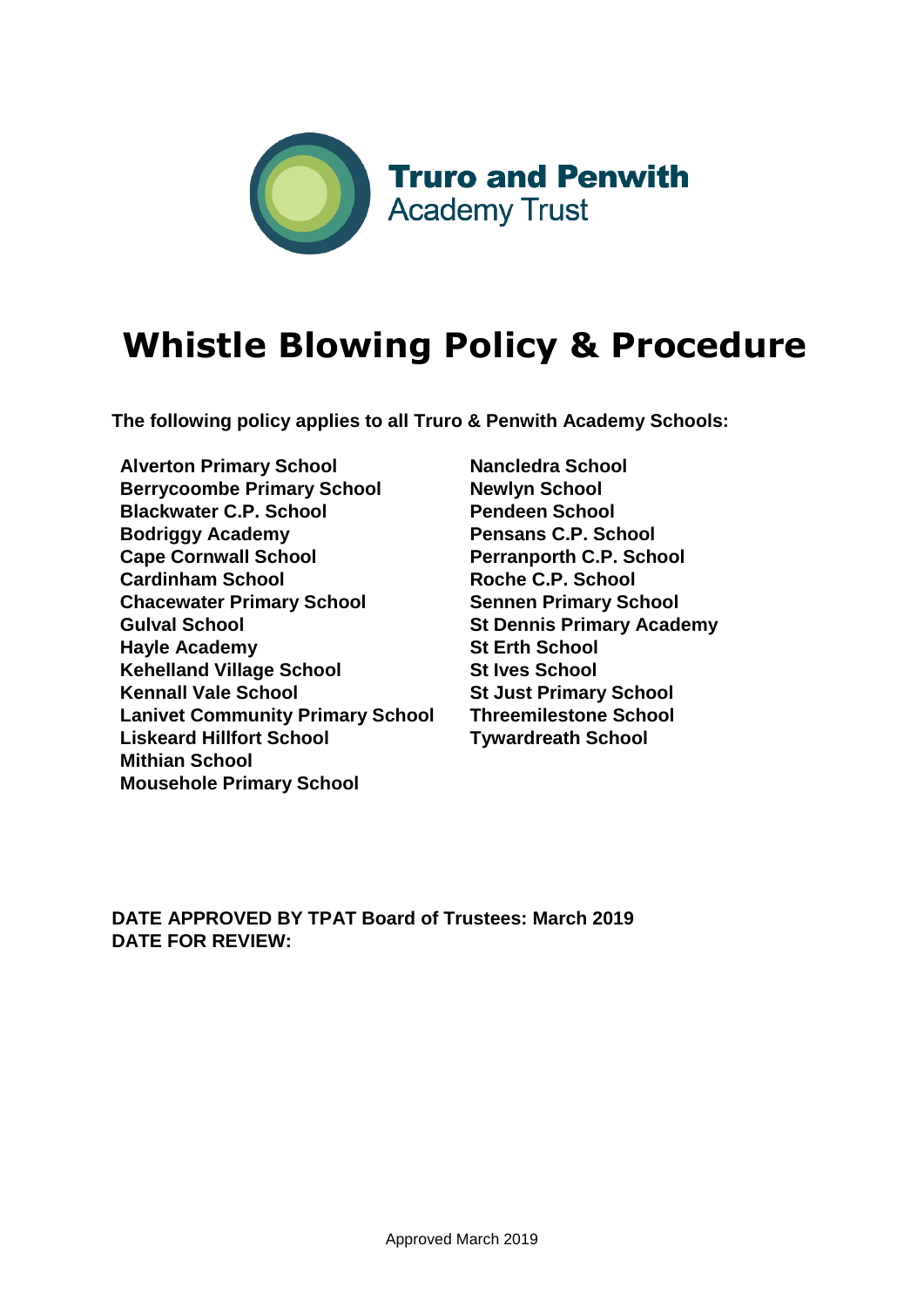

### **Whistleblowing Policy and Procedure (Making a Disclosure in the Public Interest)**

#### **1 Introduction**

1.1 The Trust is committed to operating in an ethical and principled way. The aim of this policy and procedure is to provide staff and other members of the Company (referred to as 'workers' throughout this document) with a means for raising genuine concerns of suspected bribery, breaches of the law and other serious malpractice or wrongdoing within the organisation.

1.2 The Trust encourages workers to raise genuine concerns about suspected wrongdoing at the earliest practicable stage. This policy and procedure is intended to provide safeguards to enable members of staff to raise concerns about malpractice without fear of reprisal.

1.3 The Public Interest Disclosure Act came into effect in 1999 and gives legal protection to employees against being dismissed or penalised by their employers as a result of publicly disclosing certain serious concerns. The law allows workers to raise such concerns externally and this policy informs staff how they can do so. However, a failure to raise a concern under this procedure may result in a disclosure losing its protected status under the law.

1.4 This policy and procedure also seeks to balance the need to allow a culture of openness against the need to protect other workers against vexatious allegations or allegations which are not well-founded.

1.5 The principles of openness, probity and accountability which underpin legislation protecting whistleblowers are reflected in this policy and procedure. The Trust is also committed to ensuring compliance with the Bribery Act 2010.

1.6 Students and pupils at the academies are also encouraged to raise genuine concerns about suspected wrongdoing by making a complaint to a teacher or other member of staff within their academy. This policy and procedure is designed for the use of staff of the Trust.

#### **2 Applicability of this policy and procedure**

2.1 This policy applies to all employees of the Trust, including apprentices; and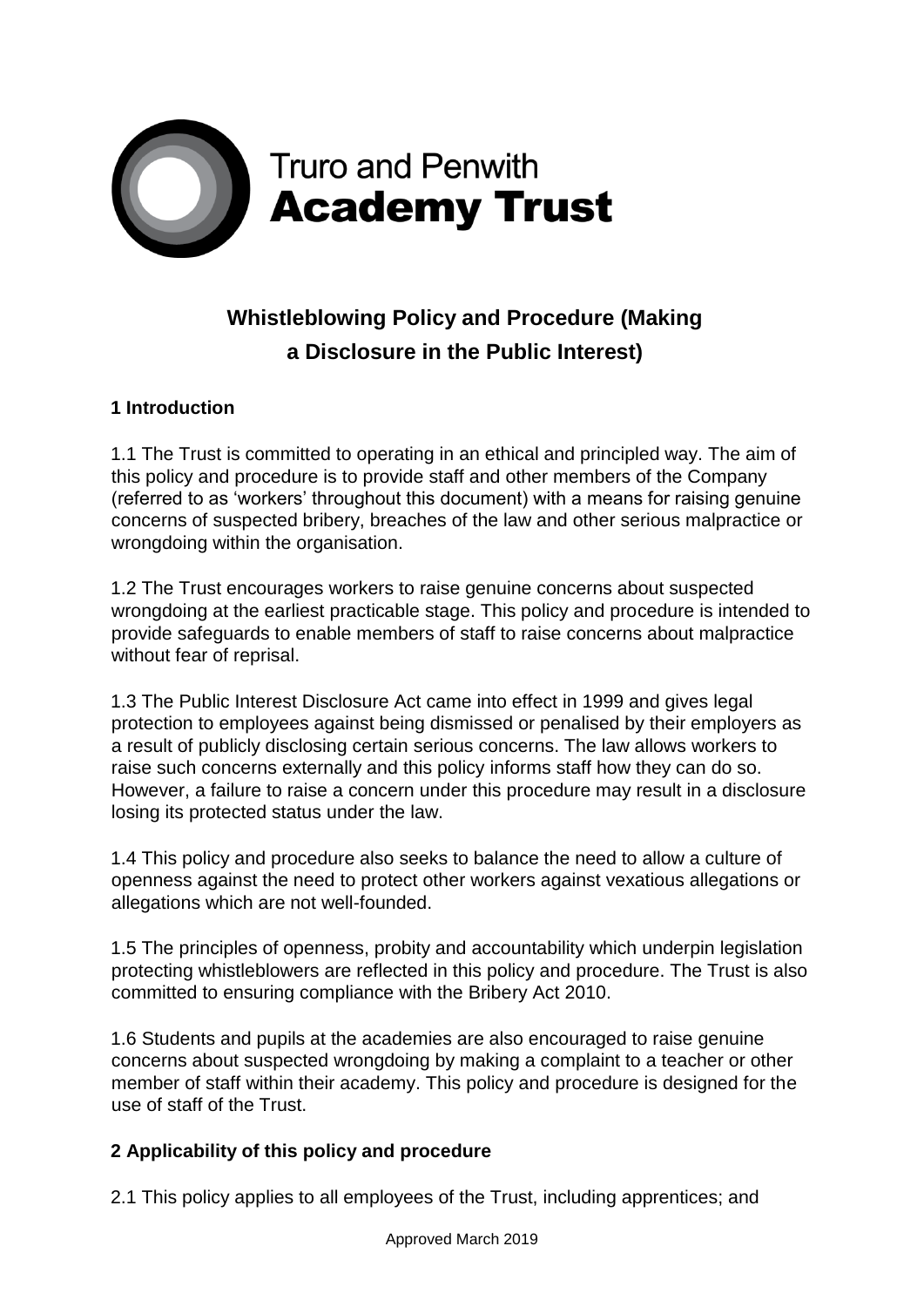2.2 Workers which includes any casual workers; home-based casual workers; and employees of subcontractors; and

2.3 Agency workers engaged by the Trust.

2.4 Workers might be unsure whether it is appropriate to raise their concern under this policy and procedure. Any worker in this situation is encouraged to approach the Trust Company Secretary

#### **3 Protected disclosures**

3.1 The law protects workers who, out of a sense of public duty and in good faith, want to reveal suspected wrongdoing or malpractice.

3.2 The law allows staff to raise what it defines as a 'protected disclosure'. In order to be a protected disclosure, a disclosure must relate to a specific subject matter (See Section 4 below) and the disclosure must also be made in an appropriate way (See Section 5). A 'protected disclosure' must, in the reasonable belief of the worker making it, also be made in the public interest. A protected disclosure must consist of information and not merely be allegations of suspected malpractice.

#### **4 Specific Subject Matter**

If, in the course of employment, a worker becomes aware of information which they reasonably believe tends to show one or more of the following, they must use this policy and procedure:

- that a criminal offence has been committed, is being committed or is likely to be committed;
- that an individual has failed, is failing or is likely to fail to comply with any legal obligation to which they are subject;
- that a miscarriage of justice, improper conduct or unethical behaviour has occurred, is occurring, or is likely to occur;
- that the health or safety of any individual has been, is being, or is likely to be, endangered;
- that the environment, has been, is being, or is likely to be, damaged;
- that information tending to show any of the above, is being, or is likely to be, deliberately concealed.

#### **5 Procedure for making a disclosure**

5.1 Information which a worker reasonably believes tends to show one or more of the situations given in Section 4 should promptly be disclosed to their line manager so that any appropriate action can be taken.

5.2 If it is inappropriate to make such a disclosure to their line manager, a worker can raise the issue with the Trust's Chief Executive.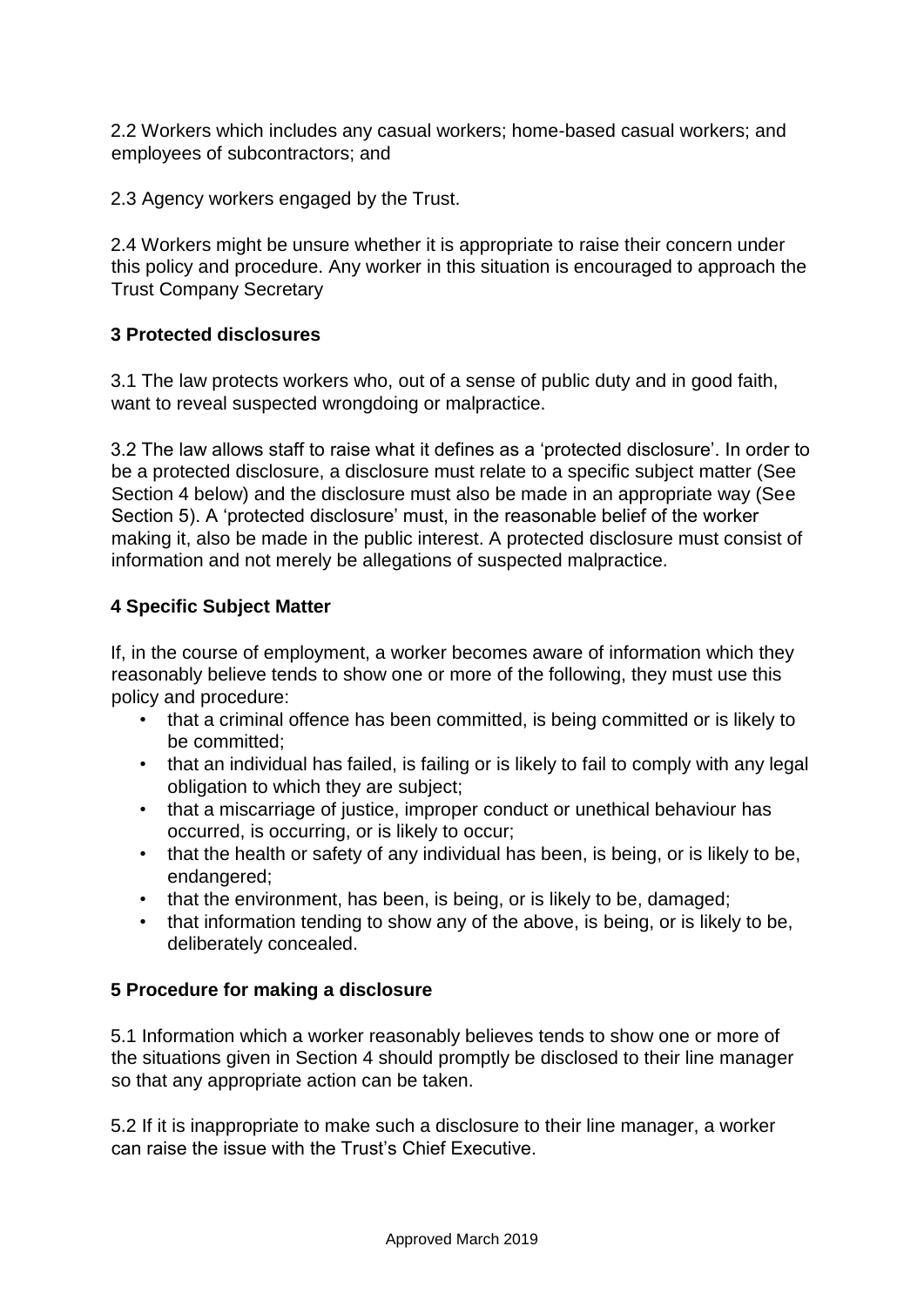5.3 If the disclosure relates to the Chief Executive, a worker can raise the issue with the Chair of the Finance, Employment and Audit Committee by contacting the Trust Company Secretary.

5.4 Workers are encouraged to identify themselves when making a disclosure. If an anonymous disclosure is made, the Trust will not be in a position to notify the individual making the disclosure of the outcome of action taken by the Trust. Anonymity also means that the Trust will have difficulty in investigating such a concern. The Trust reserves the right to determine whether to apply this procedure in respect of an anonymised disclosure in light of the following considerations:

- the seriousness of the issues raised in the disclosure;
- the credibility of the concern; and
- how likely it is that the concern can be confirmed from attributable sources.

5.5 For further guidance in relation to this policy and procedure, or concerning the use of the disclosure procedure generally, employees should speak in confidence to the Trust Company Secretary

#### **6. Procedure for investigation of a disclosure**

6.1 When a worker makes a disclosure, the Trust will acknowledge its receipt, in writing, within a reasonable time.

6.2 The Trust will then determine whether or not it believes that the disclosure is wholly without substance or merit. If the Trust considers that the disclosure does not have sufficient merit to warrant further action, the worker will be notified in writing of the reasons for the Trust's decision and advised that no further action will be taken by the Trust under this policy and procedure. Considerations to be taken into account when making this determination may include the following:

- if the Trust is satisfied that a worker does not have a reasonable belief that suspected malpractice is occurring; or
- if the matter is already the subject of legal proceedings or appropriate action by an external body; or
- if the matter is already subject to another, appropriate Trust procedure.

6.3 When a worker makes a disclosure which has sufficient substance or merit warranting further action, the Trust will take action it deems appropriate (including action under any other applicable Trust policy or procedure). Possible actions could include internal investigation; referral to the Trust's auditors; or referral to relevant external bodies such as the police, Ofsted, Health and Safety Executive or the Information Commissioner's Office.

6.4 If appropriate, any internal investigation would be conducted by a manager of the Trust without any direct association with the individual to whom the disclosure relates, or by an external investigator appointed by the Trust as appropriate.

6.5 Any recommendations for further action made by the Trust will be addressed to the Trust's Chief Executive or Chair of the Board of Directors as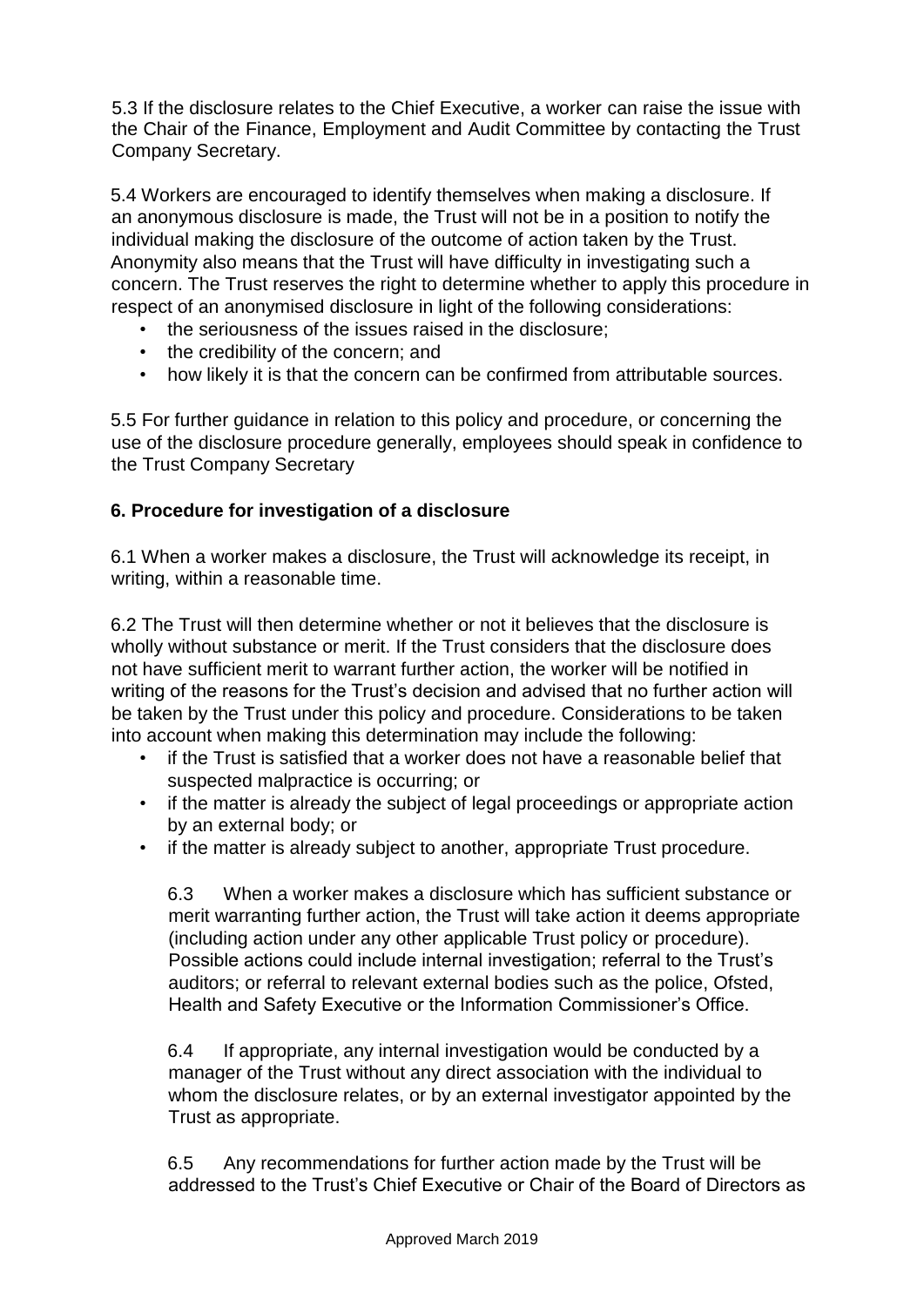appropriate in the circumstances. The recipient will take all steps within their power to ensure the recommendations are implemented unless there are good reasons for not doing so.

6.6 The worker making the disclosure will be notified of the outcome of any action taken by the Trust under this policy and procedure within a reasonable period of time. If the worker is not satisfied that their concern has been appropriately addressed, they can appeal against the outcome by raising the issue with the Chair of the Board of Directors within 10 working days by contacting the Company Secretary. The Chair of the Board of Directors will make a final decision on action to be taken and notify the worker making the disclosure.

#### **7 Safeguards for workers making a disclosure**

7.1 A worker making a disclosure under this procedure can expect the matter to be treated confidentially by the Trust and, where applicable, their name will not be disclosed to anyone implicated in the suspected wrongdoing, without their prior approval. For confidentiality purposes, if the worker requests to raise their concern verbally, it would be appropriate for the Trust to allow the worker to do so.

7.2 The Trust will take all reasonable steps to ensure that any report of recommendations, or other relevant documentation, produced by the Trust does not identify the worker making the disclosure without their written consent, or unless the Trust is legally obliged to do so, or for the purposes of seeking legal advice.

7.3 No formal disciplinary action will be taken against a worker on the grounds of a disclosure made under this policy or procedure. This does not prevent the Trust from bringing disciplinary action against a worker where the Trust has grounds to believe that a disclosure was made maliciously or vexatiously, or where a disclosure is made outside the Trust without reasonable grounds.

7.4 A worker will not suffer dismissal or any detrimental action or omission of any type (including informal pressure or any form of victimisation) by the Trust for making a disclosure in accordance with this policy and procedure. Equally, where a worker is threatened, bullied, pressurised or victimised by a colleague for making a disclosure, disciplinary action will be taken by the Trust against the colleague in question.

#### **8. Disclosure to external bodies**

8.1 This policy and procedure has been implemented to allow workers to raise disclosures internally within the Trust. A worker has the right to make a disclosure outside of the Trust where there are reasonable grounds to do so and in accordance with the law.

8.2 Workers may make a disclosure to an appropriate external body prescribed by the law. This list of 'prescribed' organisations and bodies can be found in information on the GOV.UK website.